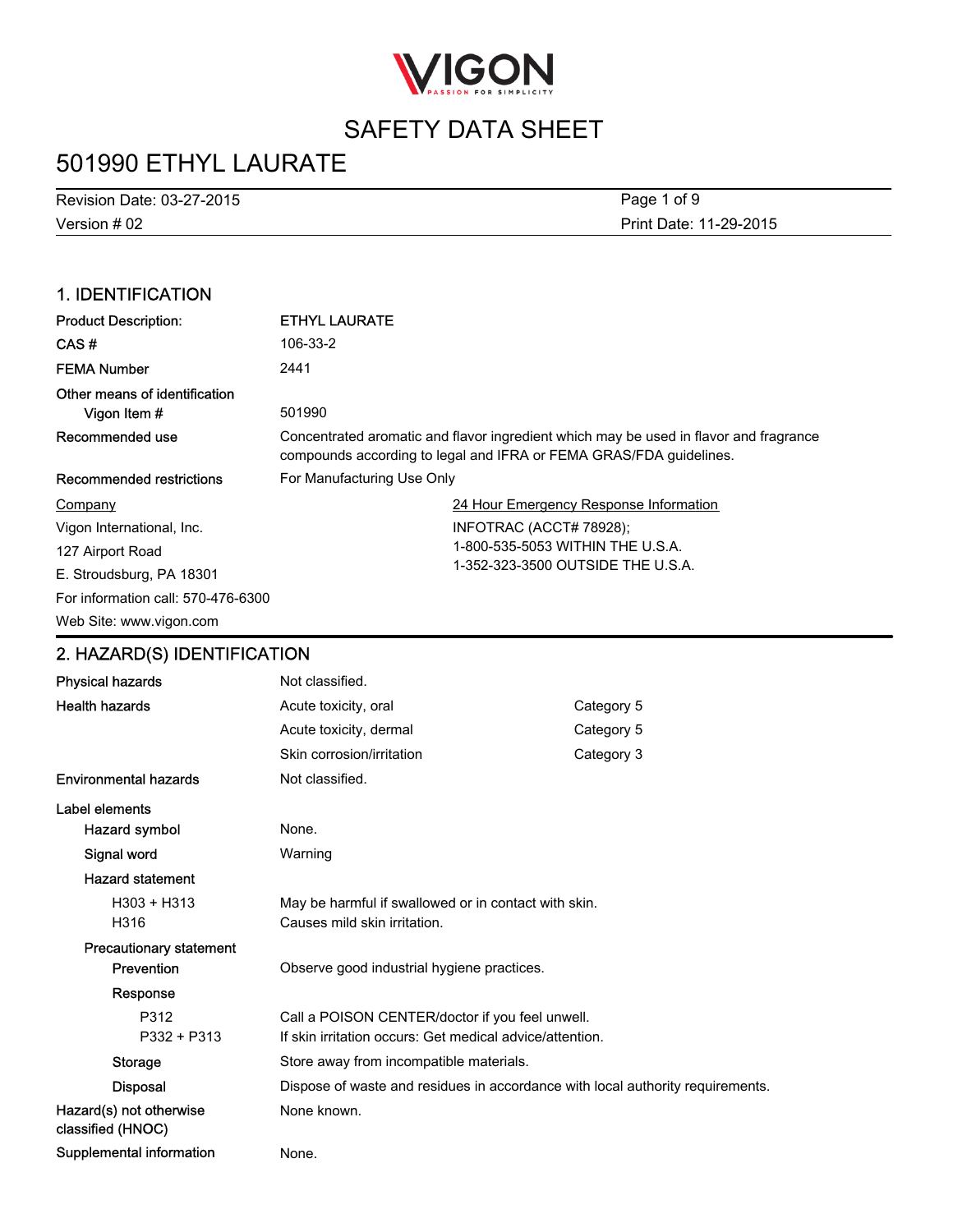

# 501990 ETHYL LAURATE

Version # 02 Revision Date: 03-27-2015

Print Date: 11-29-2015 Page 2 of 9

### 3. COMPOSITION/INFORMATION ON INGREDIENTS

#### **Substances** Chemical name Common name and synonyms CAS number % ethyl laurinate ethyl dodecylate ethyl dodecanoate ETHYL LAURATE **106-33-2** 100-106-23-2 106-33-2 4. FIRST-AID MEASURES Inhalation Inhalation If breathing is difficult, remove to fresh air and keep at rest in a position comfortable for breathing. For breathing difficulties, oxygen may be necessary. Call a physician if symptoms develop or persist. Skin contact Take off immediately all contaminated clothing. Get medical attention if irritation develops and persists. Wash skin thoroughly with soap and water for several minutes. Eye contact **Remove contact lenses**, if present and easy to do. Get medical attention if irritation develops and persists. Promptly wash eyes with plenty of water while lifting the eye lids. Ingestion **Call a physician or poison control center immediately**. If swallowed, rinse mouth with water (only if the person is conscious). Do not induce vomiting. If vomiting occurs, the head should be kept low so that stomach vomit doesn't enter the lungs. Most important symptoms/effects, acute and delayed Mild skin irritation. Indication of immediate medical attention and special treatment needed Not available. General information Ensure that medical personnel are aware of the material(s) involved, and take precautions to protect themselves. Show this safety data sheet to the doctor in attendance.

### 5. FIRE-FIGHTING MEASURES

| Suitable extinguishing media                                     | Water spray, fog, CO2, dry chemical, or alcohol resistant foam.                                                                                                                                                                                                                                                                                                                                 |
|------------------------------------------------------------------|-------------------------------------------------------------------------------------------------------------------------------------------------------------------------------------------------------------------------------------------------------------------------------------------------------------------------------------------------------------------------------------------------|
| Unsuitable extinguishing media                                   | Do not use a solid water stream as it may scatter and spread fire.                                                                                                                                                                                                                                                                                                                              |
| Specific hazards arising from<br>the chemical                    | Fire may produce irritating, corrosive and/or toxic gases.                                                                                                                                                                                                                                                                                                                                      |
| Special protective equipment<br>and precautions for firefighters | Firefighters must use standard protective equipment including flame retardant coat, helmet with<br>face shield, gloves, rubber boots, and in enclosed spaces, SCBA. Structural firefighters protective<br>clothing will only provide limited protection. Wear self-contained breathing apparatus with a full<br>facepiece operated in the positive pressure demand mode when fighting fires.    |
| Fire fighting<br>equipment/instructions                          | In case of fire and/or explosion do not breathe fumes. Use standard firefighting procedures and<br>consider the hazards of other involved materials. Move containers from fire area if you can do so<br>without risk. Water runoff can cause environmental damage. Ventilate closed spaces before<br>entering them. Keep run-off water out of sewers and water sources. Dike for water control. |
| Specific methods                                                 | Use water spray to cool unopened containers.                                                                                                                                                                                                                                                                                                                                                    |
| General fire hazards                                             | Static charges generated by emptying package in or near flammable vapor may cause flash fire.                                                                                                                                                                                                                                                                                                   |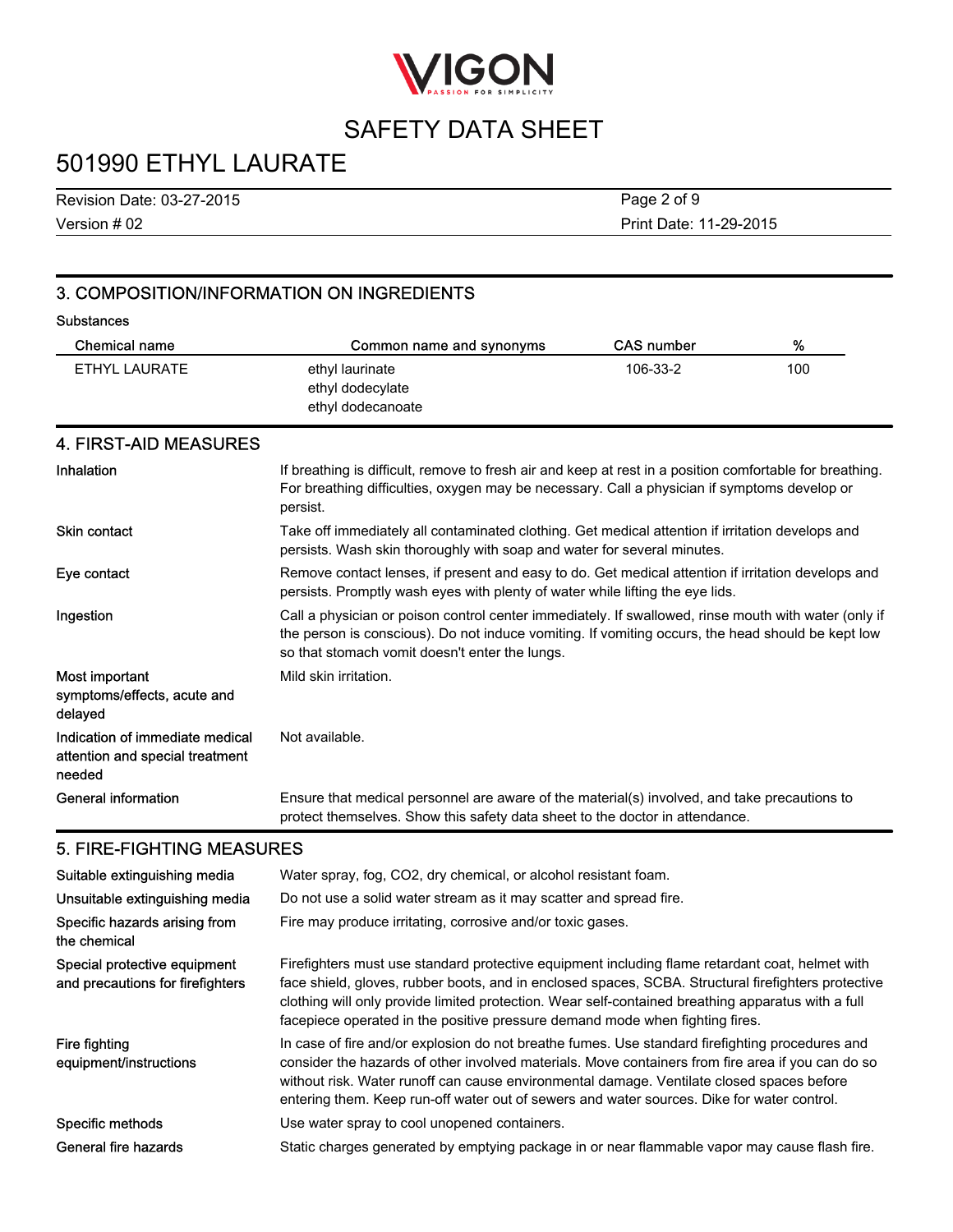

# 501990 ETHYL LAURATE

Version # 02 Revision Date: 03-27-2015 Print Date: 11-29-2015 Page 3 of 9

### 6. ACCIDENTAL RELEASE MEASURES

| Personal precautions, protective<br>equipment and emergency<br>procedures | Keep unnecessary personnel away. Eliminate all sources of ignition. Avoid contact with skin or<br>inhalation of spillage, dust or vapor. Do not touch damaged containers or spilled material unless<br>wearing appropriate protective clothing. Ventilate closed spaces before entering them.                                                    |
|---------------------------------------------------------------------------|--------------------------------------------------------------------------------------------------------------------------------------------------------------------------------------------------------------------------------------------------------------------------------------------------------------------------------------------------|
| Methods and materials for<br>containment and cleaning up                  | Eliminate all ignition sources (no smoking, flares, sparks or flames in immediate area). Stop the<br>flow of material, if this is without risk. Dike the spilled material, where this is possible. Absorb with<br>inert absorbent such as dry clay, sand or diatomaceous earth, commercial sorbents, or recover<br>using pumps.                  |
|                                                                           | The product is immiscible with water and will spread on the water surface.                                                                                                                                                                                                                                                                       |
|                                                                           | Large Spills: Stop the flow of material, if this is without risk. Dike the spilled material, where this is<br>possible. Cover with plastic sheet to prevent spreading. Prevent product from entering drains. Do<br>not allow material to contaminate ground water system. Absorb in vermiculite, dry sand or earth<br>and place into containers. |
|                                                                           | Small Spills: Wipe up with absorbent material (e.g. cloth, fleece). Clean surface thoroughly to<br>remove residual contamination.                                                                                                                                                                                                                |
|                                                                           | Never return spills in original containers for re-use. This material and its container must be<br>disposed of as hazardous waste. Collect and dispose of spillage as indicated in section 13 of the<br>SDS.                                                                                                                                      |
| <b>Environmental precautions</b>                                          | Prevent further leakage or spillage if safe to do so. Do not contaminate water. Avoid release to the<br>environment. Retain and dispose of contaminated wash water. Contact local authorities in case of<br>spillage to drain/aquatic environment.                                                                                               |

### 7. HANDLING AND STORAGE

| Precautions for safe handling   | Do not handle or store near an open flame, heat or other sources of ignition. Take precautionary<br>measures against static discharges. All equipment used when handling the product must be<br>grounded. Avoid breathing vapor. Avoid contact with eyes, skin, and clothing. Avoid prolonged<br>exposure. Wash thoroughly after handling. |
|---------------------------------|--------------------------------------------------------------------------------------------------------------------------------------------------------------------------------------------------------------------------------------------------------------------------------------------------------------------------------------------|
| Conditions for safe storage,    | Keep container closed. Handle containers with care. Open slowly in order to control possible                                                                                                                                                                                                                                               |
| including any incompatibilities | pressure release. Store in a cool, well-ventilated area.                                                                                                                                                                                                                                                                                   |

### 8. EXPOSURE CONTROLS/PERSONAL PROTECTION

| Occupational exposure limits       | No exposure limits noted for ingredient(s).                                                                                  |  |
|------------------------------------|------------------------------------------------------------------------------------------------------------------------------|--|
| <b>Biological limit values</b>     | No biological exposure limits noted for the ingredient(s).                                                                   |  |
| Appropriate engineering controls   | Use explosion-proof ventilation equipment to stay below exposure limits.                                                     |  |
| Eye/face protection                | Individual protection measures, such as personal protective equipment<br>Wear safety glasses with side shields (or goggles). |  |
| Skin protection<br>Hand protection | Chemical resistant gloves.                                                                                                   |  |
| Other                              | Not available.                                                                                                               |  |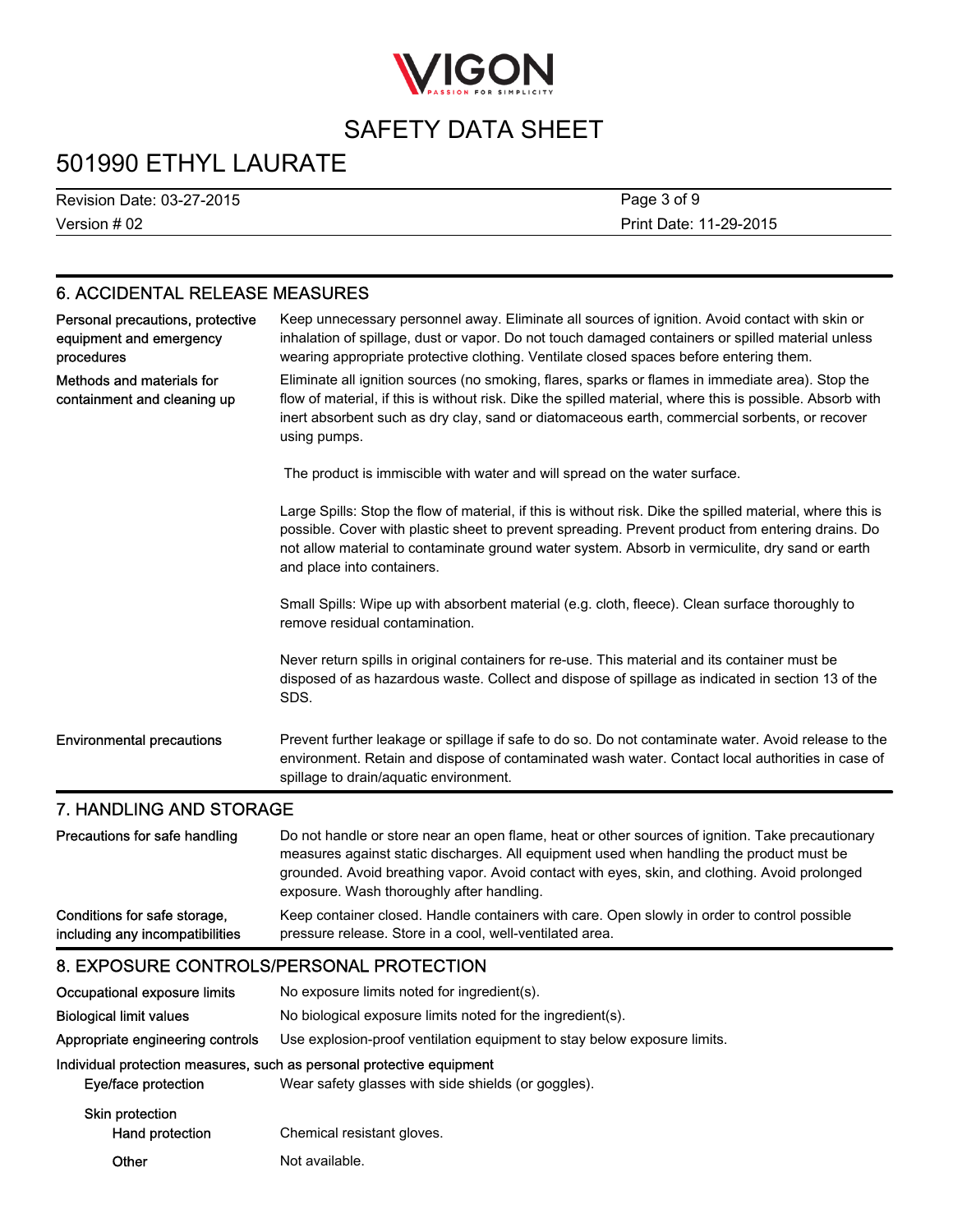

# 501990 ETHYL LAURATE

| Revision Date: 03-27-2015      | Page 4 of 9                                                                                                                                                                                                                                                |  |
|--------------------------------|------------------------------------------------------------------------------------------------------------------------------------------------------------------------------------------------------------------------------------------------------------|--|
| Version $#02$                  | Print Date: 11-29-2015                                                                                                                                                                                                                                     |  |
| Respiratory protection         | Respiratory protection not required. If ventilation is insufficient, suitable respiratory protection must<br>be provided.                                                                                                                                  |  |
| Thermal hazards                | Wear appropriate thermal protective clothing, when necessary.                                                                                                                                                                                              |  |
| General hygiene considerations | Keep away from food and drink. Always observe good personal hygiene measures, such as<br>washing after handling the material and before eating, drinking, and/or smoking. Routinely wash<br>work clothing and protective equipment to remove contaminants. |  |

### 9. PHYSICAL AND CHEMICAL PROPERTIES

| Appearance                                        | Refer to Spec Sheet               |
|---------------------------------------------------|-----------------------------------|
| <b>Physical state</b>                             | Liquid.                           |
| Form                                              | Liquid.                           |
| Color                                             | Refer to Spec Sheet               |
| Odor                                              | Characteristic.                   |
| Odor threshold                                    | Not available.                    |
| рH                                                | Not available.                    |
| Melting point/freezing point                      | 10.4 °F (-12 °C)                  |
| Initial boiling point and boiling<br>range        | 516.2 °F (269 °C)                 |
| Flash point                                       | > 200.0 °F (> 93.3 °C) Closed Cup |
| <b>Evaporation rate</b>                           | Not available.                    |
| Flammability (solid, gas)                         | Not applicable.                   |
| Upper/lower flammability or explosive limits      |                                   |
| <b>Flammability limit - lower</b><br>(%)          | Not available.                    |
| <b>Flammability limit - upper</b><br>(%)          | Not available.                    |
| Explosive limit - lower (%)                       | Not available.                    |
| Explosive limit - upper (%)                       | Not available.                    |
| Vapor pressure                                    | 0 mm Hg at 20 °C                  |
| Vapor density                                     | > 1                               |
| <b>Relative density</b>                           | Not available.                    |
| Solubility(ies)                                   |                                   |
| Solubility (water)                                | Insoluble                         |
| <b>Partition coefficient</b><br>(n-octanol/water) | Not available.                    |
| Auto-ignition temperature                         | Not available.                    |
| Decomposition temperature                         | Not available.                    |
| <b>Viscosity</b>                                  | Not available.                    |
| Other information                                 |                                   |
| <b>Flammability class</b>                         | Combustible IIIB estimated        |
| Molecular formula                                 | C14H28O2                          |
|                                                   |                                   |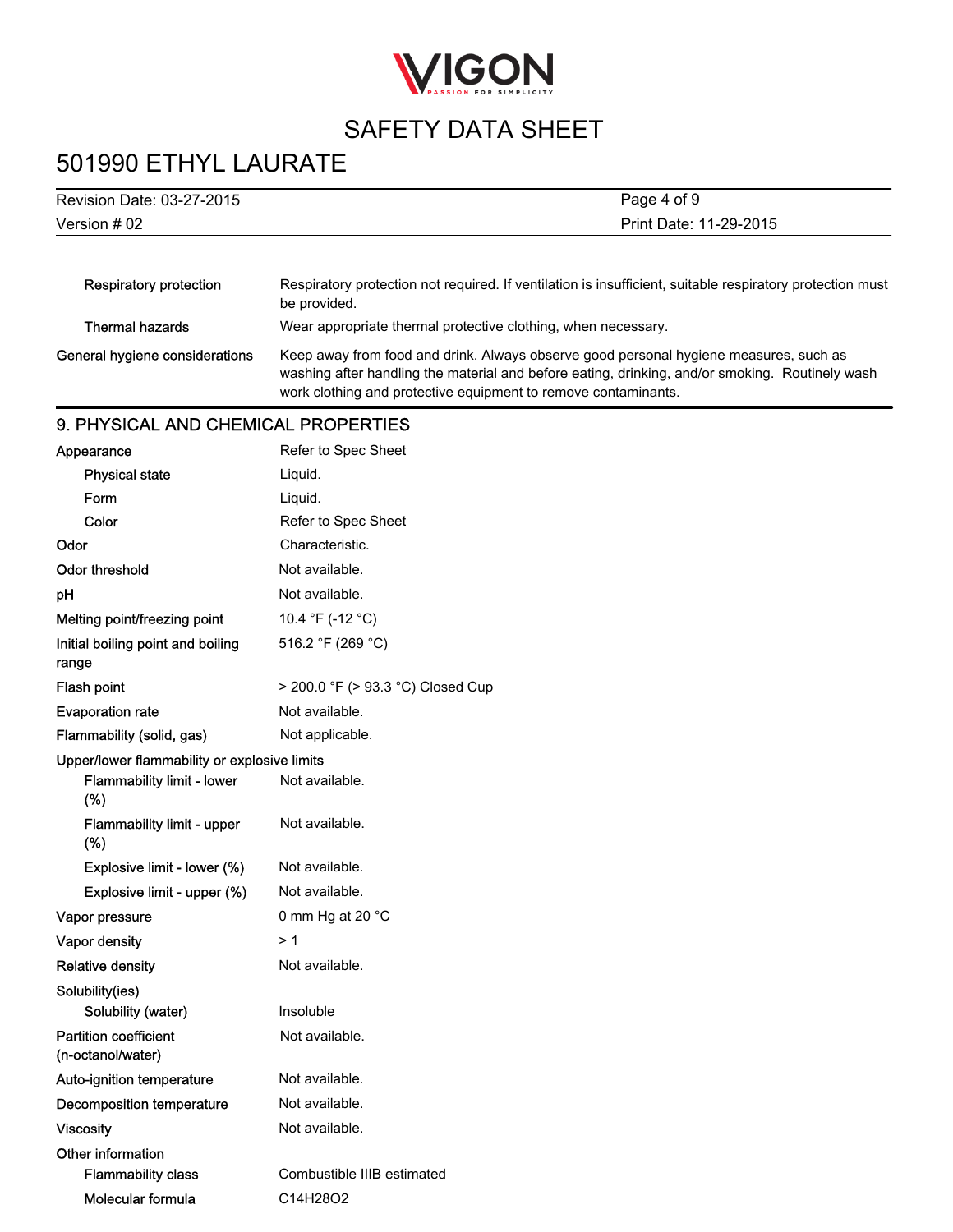

# 501990 ETHYL LAURATE

| <b>Revision Date: 03-27-2015</b>                                                   |                                                                                      | Page 5 of 9                                                                                   |  |
|------------------------------------------------------------------------------------|--------------------------------------------------------------------------------------|-----------------------------------------------------------------------------------------------|--|
| Version # 02<br>Print Date: 11-29-2015                                             |                                                                                      |                                                                                               |  |
|                                                                                    |                                                                                      |                                                                                               |  |
| Molecular weight                                                                   | 228.38 g/mol                                                                         |                                                                                               |  |
| Specific gravity                                                                   | 0.86 at 25 $^{\circ}$ C                                                              |                                                                                               |  |
| <b>10. STABILITY AND REACTIVITY</b>                                                |                                                                                      |                                                                                               |  |
| Reactivity                                                                         |                                                                                      | The product is stable and non-reactive under normal conditions of use, storage and transport. |  |
| <b>Chemical stability</b>                                                          | Material is stable under normal conditions.                                          |                                                                                               |  |
| Possibility of hazardous<br>reactions                                              |                                                                                      | No dangerous reaction known under conditions of normal use.                                   |  |
| Conditions to avoid                                                                |                                                                                      | Avoid temperatures exceeding the flash point. Contact with incompatible materials.            |  |
| Incompatible materials                                                             | Strong oxidizing agents.                                                             |                                                                                               |  |
| Hazardous decomposition<br>products                                                |                                                                                      | No hazardous decomposition products if stored and handled as indicated.                       |  |
| <b>11. TOXICOLOGICAL INFORMATION</b>                                               |                                                                                      |                                                                                               |  |
| Information on likely routes of exposure                                           |                                                                                      |                                                                                               |  |
| Inhalation                                                                         |                                                                                      | No adverse effects due to inhalation are expected.                                            |  |
| <b>Skin contact</b>                                                                |                                                                                      | May be harmful in contact with skin. Causes mild skin irritation.                             |  |
| Eye contact                                                                        | Direct contact with eyes may cause temporary irritation. Causes mild eye irritation. |                                                                                               |  |
| Ingestion                                                                          | May be harmful if swallowed.                                                         |                                                                                               |  |
| Symptoms related to the<br>physical, chemical and<br>toxicological characteristics | Mild skin irritation.                                                                |                                                                                               |  |
| Information on toxicological effects                                               |                                                                                      |                                                                                               |  |
| <b>Acute toxicity</b>                                                              |                                                                                      | May be harmful if swallowed. May be harmful in contact with skin.                             |  |
| Product                                                                            | <b>Species</b>                                                                       | <b>Test Results</b>                                                                           |  |
| ETHYL LAURATE (CAS 106-33-2)                                                       |                                                                                      |                                                                                               |  |
| Acute                                                                              |                                                                                      |                                                                                               |  |
| Dermal                                                                             |                                                                                      |                                                                                               |  |
| LD50                                                                               | Rabbit                                                                               | 5000 mg/kg                                                                                    |  |
| <b>Oral</b>                                                                        |                                                                                      |                                                                                               |  |
| LD50                                                                               | Rat                                                                                  | 5000 mg/kg                                                                                    |  |
|                                                                                    | * Estimates for product may be based on additional component data not shown.         |                                                                                               |  |
| Skin corrosion/irritation                                                          | Causes mild skin irritation.                                                         |                                                                                               |  |
| Serious eye damage/eye<br>irritation                                               |                                                                                      | Direct contact with eyes may cause temporary irritation.                                      |  |
| Respiratory or skin sensitization                                                  |                                                                                      |                                                                                               |  |
| Respiratory sensitization                                                          | Not a respiratory sensitizer.                                                        |                                                                                               |  |
| <b>Skin sensitization</b>                                                          | This product is not expected to cause skin sensitization.                            |                                                                                               |  |
| Germ cell mutagenicity                                                             | mutagenic or genotoxic.                                                              | No data available to indicate product or any components present at greater than 0.1% are      |  |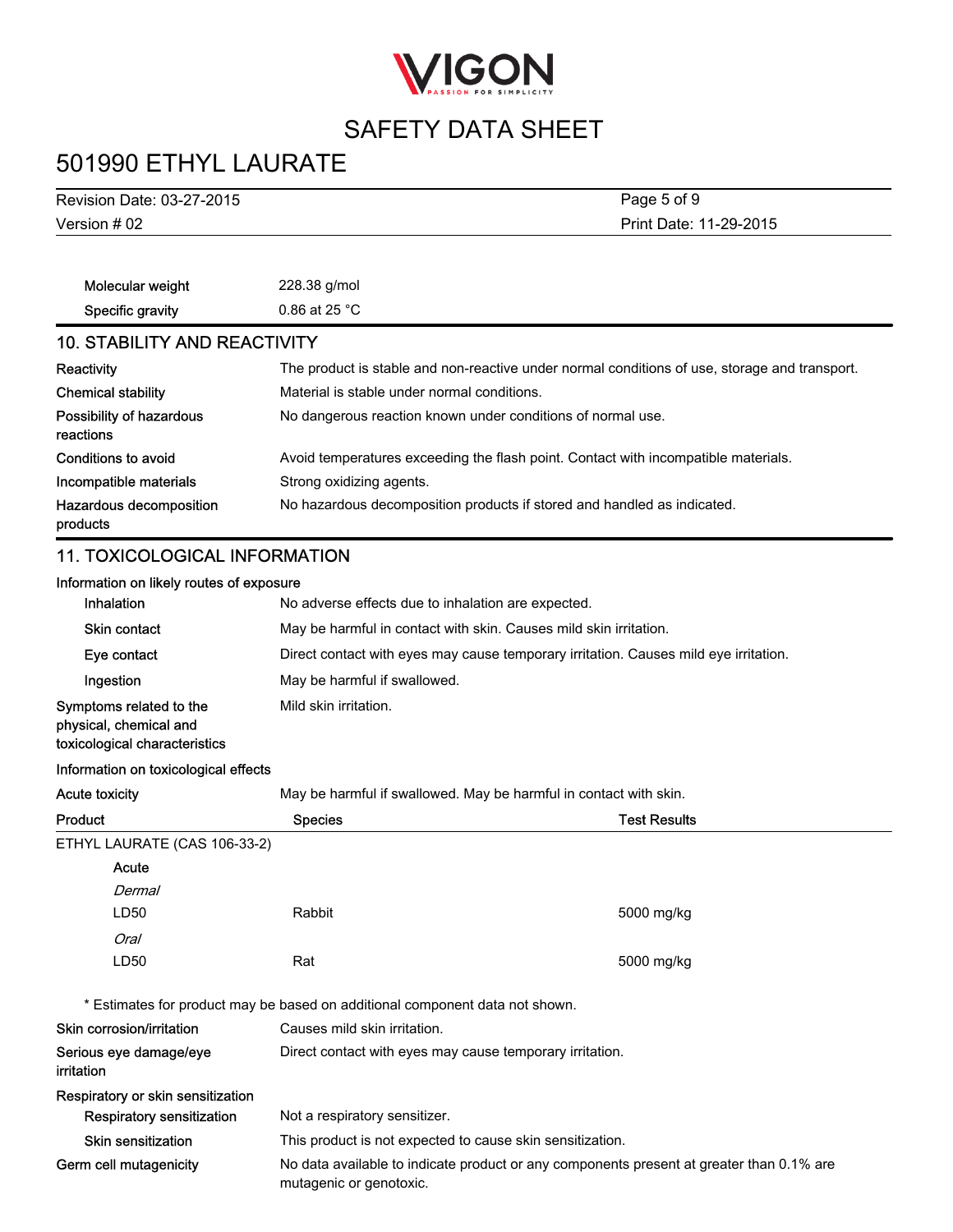

# 501990 ETHYL LAURATE

| Revision Date: 03-27-2015                             | Page 6 of 9                                                                                                                                                                                                                                                            |  |
|-------------------------------------------------------|------------------------------------------------------------------------------------------------------------------------------------------------------------------------------------------------------------------------------------------------------------------------|--|
| Version # 02                                          | Print Date: 11-29-2015                                                                                                                                                                                                                                                 |  |
|                                                       |                                                                                                                                                                                                                                                                        |  |
| Carcinogenicity                                       |                                                                                                                                                                                                                                                                        |  |
|                                                       | OSHA Specifically Regulated Substances (29 CFR 1910.1001-1050)                                                                                                                                                                                                         |  |
| Not listed.                                           |                                                                                                                                                                                                                                                                        |  |
|                                                       |                                                                                                                                                                                                                                                                        |  |
| Reproductive toxicity                                 | This product is not expected to cause reproductive or developmental effects.                                                                                                                                                                                           |  |
| Specific target organ toxicity -<br>single exposure   | Not classified.                                                                                                                                                                                                                                                        |  |
| Specific target organ toxicity -<br>repeated exposure | Not classified.                                                                                                                                                                                                                                                        |  |
| <b>Aspiration hazard</b>                              | Not an aspiration hazard.                                                                                                                                                                                                                                              |  |
| <b>12. ECOLOGICAL INFORMATION</b>                     |                                                                                                                                                                                                                                                                        |  |
| Ecotoxicity                                           | The product is not classified as environmentally hazardous. However, this does not exclude the<br>possibility that large or frequent spills can have a harmful or damaging effect on the environment.                                                                  |  |
| Persistence and degradability                         | No data is available on the degradability of this product.                                                                                                                                                                                                             |  |
| <b>Bioaccumulative potential</b>                      | No data available.                                                                                                                                                                                                                                                     |  |
| Mobility in soil                                      | No data available.                                                                                                                                                                                                                                                     |  |
| Other adverse effects                                 | No other adverse environmental effects (e.g. ozone depletion, photochemical ozone creation<br>potential, endocrine disruption, global warming potential) are expected from this component.                                                                             |  |
| <b>13. DISPOSAL CONSIDERATIONS</b>                    |                                                                                                                                                                                                                                                                        |  |
| <b>Disposal instructions</b>                          | Do not discharge into drains, water courses or onto the ground. Do not allow this material to drain<br>into sewers/water supplies. Do not contaminate ponds, waterways or ditches with chemical or<br>used container. Dispose of contents/container in accordance with |  |

local/regional/national/international regulations.

Hazardous waste code Not established. Waste from residues / unused products Empty containers or liners may retain some product residues. This material and its container must be disposed of in a safe manner (see: Disposal instructions). Contaminated packaging Empty containers should be taken to an approved waste handling site for recycling or disposal. Since emptied containers may retain product residue, follow label warnings even after container is emptied.

Local disposal regulations Dispose in accordance with all applicable regulations.

### 14. TRANSPORT INFORMATION

#### ADN

Not regulated as dangerous goods.

#### ADR

Not regulated as dangerous goods.

#### RID

Not regulated as dangerous goods.

### **DOT**

BULK

Not regulated as dangerous goods.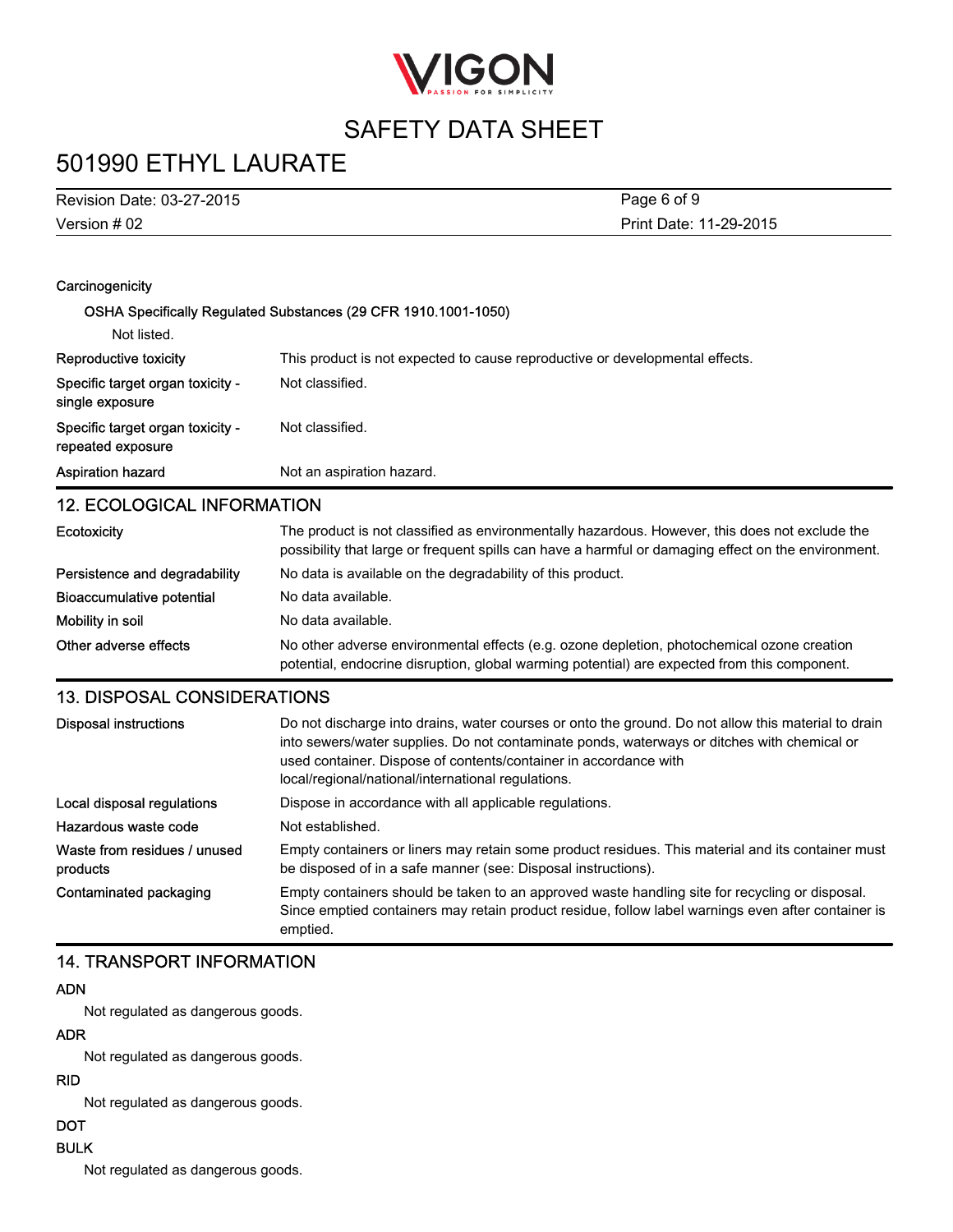

### 501990 ETHYL LAURATE

Version # 02 Revision Date: 03-27-2015

Print Date: 11-29-2015 Page 7 of 9

### **DOT**

#### NON-BULK

Not regulated as dangerous goods.

#### IATA

Not regulated as dangerous goods.

#### IMDG

Not regulated as dangerous goods.

### 15. REGULATORY INFORMATION

US federal regulations This product is a "Hazardous Chemical" as defined by the OSHA Hazard Communication Standard, 29 CFR 1910.1200.

#### CERCLA Hazardous Substance List (40 CFR 302.4)

Not listed.

#### US. OSHA Specifically Regulated Substances (29 CFR 1910.1001-1050)

Not listed.

#### SARA 304 Emergency release notification

Not regulated.

OSHA Specifically Regulated Substances (29 CFR 1910.1001-1050)

Not listed.

#### TSCA Section 12(b) Export Notification (40 CFR 707, Subpt. D)

Not regulated.

#### Superfund Amendments and Reauthorization Act of 1986 (SARA)

Hazard categories **Immediate Hazard - No** Delayed Hazard - No Fire Hazard - No Pressure Hazard - No Reactivity Hazard - No

#### SARA 302 Extremely hazardous substance

Not listed.

#### SARA 311/312 Hazardous chemical No

SARA 313 (TRI reporting)

Not regulated.

#### Other federal regulations

Clean Air Act (CAA) Section 112 Hazardous Air Pollutants (HAPs) List

Not regulated.

Clean Air Act (CAA) Section 112(r) Accidental Release Prevention (40 CFR 68.130)

Not regulated.

Safe Drinking Water Act (SDWA) Not regulated.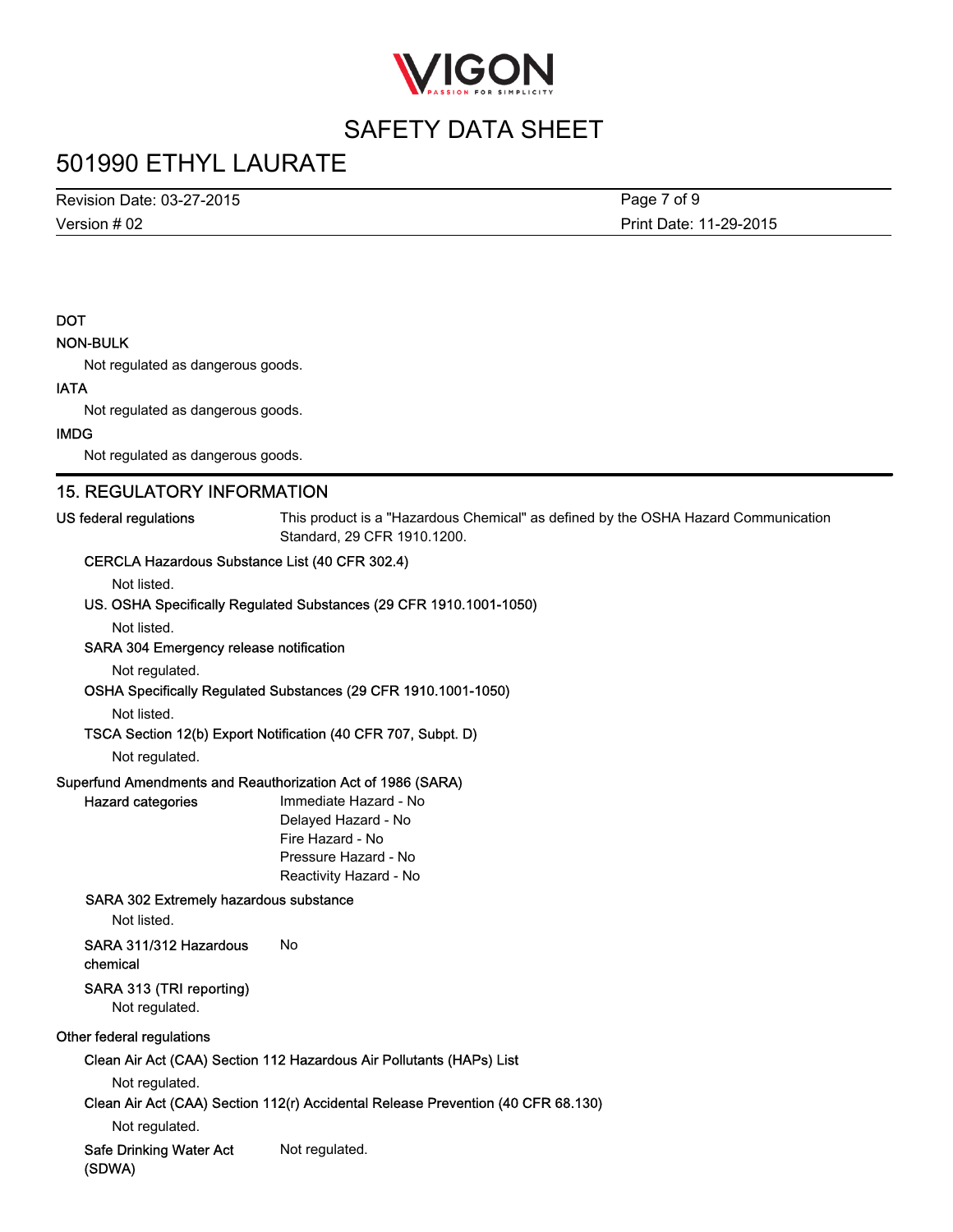

# 501990 ETHYL LAURATE

Version # 02 Revision Date: 03-27-2015

Print Date: 11-29-2015 Page 8 of 9

#### US state regulations

US. Massachusetts RTK - Substance List

Not regulated.

US. New Jersey Worker and Community Right-to-Know Act

Not listed.

US. Pennsylvania Worker and Community Right-to-Know Law Not listed.

US. Rhode Island RTK

Not regulated.

US. California Proposition 65

#### US - California Proposition 65 - Carcinogens & Reproductive Toxicity (CRT): Listed substance

Not listed.

#### International Inventories

| Country(s) or region        | Inventory name                                                            | On inventory (yes/no)* |
|-----------------------------|---------------------------------------------------------------------------|------------------------|
| Australia                   | Australian Inventory of Chemical Substances (AICS)                        | Yes                    |
| Canada                      | Domestic Substances List (DSL)                                            | Yes                    |
| Canada                      | Non-Domestic Substances List (NDSL)                                       | <b>No</b>              |
| China                       | Inventory of Existing Chemical Substances in China (IECSC)                | Yes                    |
| Europe                      | European Inventory of Existing Commercial Chemical<br>Substances (EINECS) | Yes                    |
| Europe                      | European List of Notified Chemical Substances (ELINCS)                    | No.                    |
| Japan                       | Inventory of Existing and New Chemical Substances (ENCS)                  | Yes                    |
| Korea                       | Existing Chemicals List (ECL)                                             | Yes                    |
| New Zealand                 | New Zealand Inventory                                                     | Yes                    |
| Philippines                 | Philippine Inventory of Chemicals and Chemical Substances<br>(PICCS)      | Yes                    |
| United States & Puerto Rico | Toxic Substances Control Act (TSCA) Inventory                             | Yes                    |

\*A "Yes" indicates that all components of this product comply with the inventory requirements administered by the governing country(s) A "No" indicates that one or more components of the product are not listed or exempt from listing on the inventory administered by the governing country(s).

### 16. OTHER INFORMATION, INCLUDING DATE OF PREPARATION OR LAST REVISION

| <b>Issue date</b>    | 01-13-2015         |
|----------------------|--------------------|
| <b>Revision date</b> | 03-27-2015         |
| Version #            | 02                 |
| <b>HMIS®</b> ratings | Health: 1          |
|                      | Flammability: 1    |
|                      | Physical hazard: 0 |